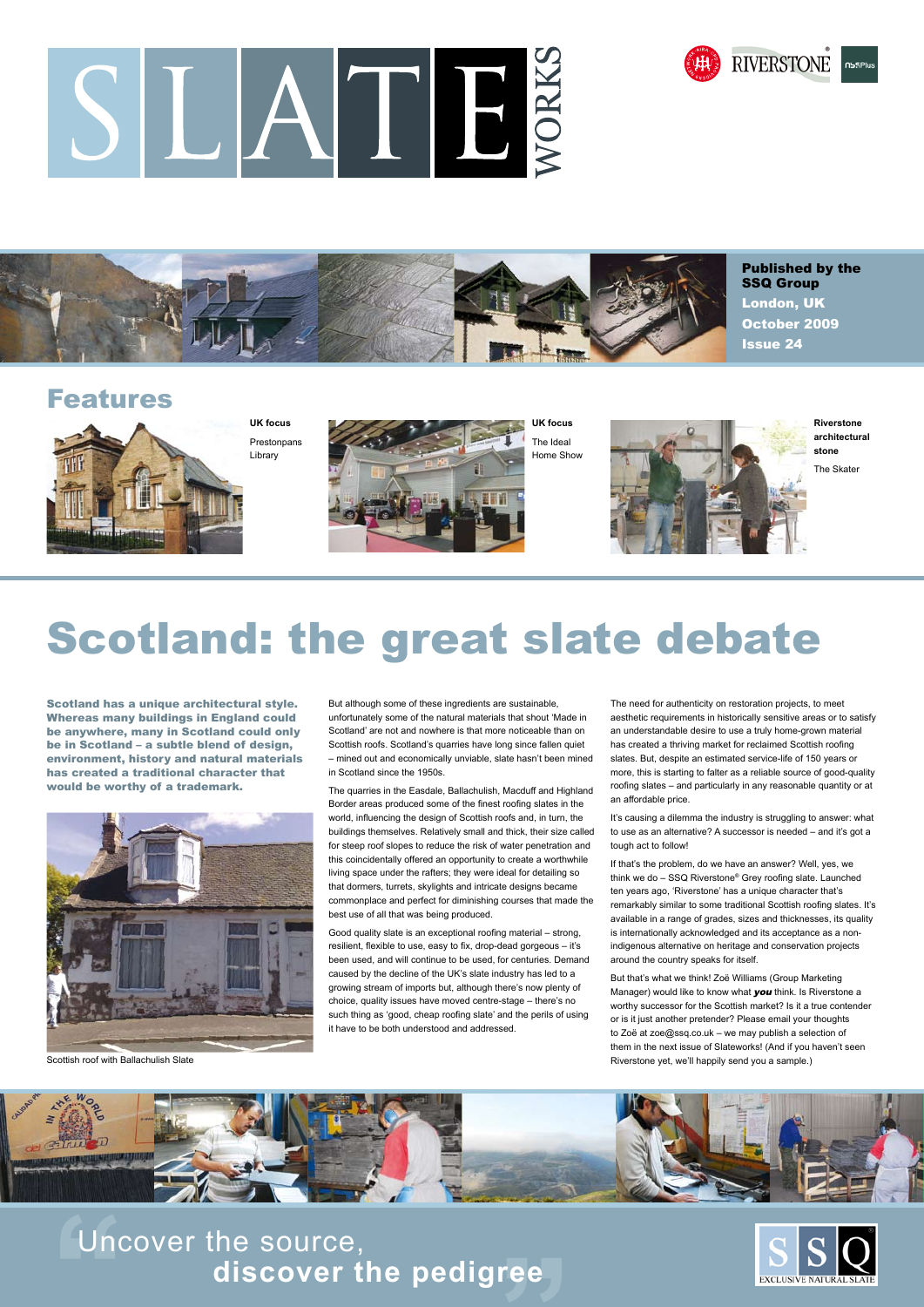**THE Uncover the source,<br>
discover the pedigree discover the pedigree**



## Prestonpans Library – where architecture meets practicality

UK focus

The generosity of Scottish-American businessman and philanthropist Andrew Carnegie financed the creation of over 2,500 libraries between 1883 and 1929 and, of the 660 built in the British Isles, one stands proudly in the small seaside town of Prestonpans, a few miles east of Edinburgh.

#### Architect: East Lothian Council Property Services, Haddington, East Lothian Roofing: Reywood Construction, Tranent Product: SSQ Ultra Riverstone® Grey roofing slate Flooring: Ruebell Contracts, Edinburgh Product: SSQ Riverstone® architectural stone floor tiles, Natural Split Finish

Prestonpans' red-sandstone and slate-roofed library opened in December 1905 thanks to a generous grant from Carnegie of £1,500. Just over a century later the library re-opened after a £780,000, year-long project has extended and refurbished the building, enabling it to expand the range of services it can offer. As one of Scotland's 'Category B' listed buildings – defined as 'buildings of regional or more than local importance, or major examples of some particular period, style or building type' – the challenge facing the architects in East Lothian Council's Property Services Department was to harmoniously blend and separate the old and the new. To help preserve the historic building's traditional character, the extension had to be of contrasting architectural style and finish but, just as importantly, it had also to complement the original and not appear to be either out of place or dominating it.

The project won the Architecture Meets Practicality category of the Chartered Institute of Library and Information Professional's (CILIP) biennial Public Library Building Awards 2007 which recognise the best libraries opened to the public.



Photo: courtesy East Lothian Council



The existing building's plot-position, footprint, design and construction limited the site of the extension to the rear of the building which it would join at the gable end of a steeply pitched (40°), natural slate roof. Using this as an inspirational starting point, the extension's design features two disparate methods of construction to successfully marry it to the original building with the necessary 'complementary separation' required.

In practical terms, a dual-pitched roof running off the existing gable end (now an attractive interior wall) forms the 'backbone' of the 16.5m-long extension and on either side of this, shallow, mono-pitched roofs increase its overall width to 15m. To create smooth transition from old to new, the new dual-pitched roof mirrors the form and appearance of its existing counterpart whereas the two adjoining side-extensions, along with the new gable end at the rear of the extension, are timber-framed and larch-clad with stainless-steel roofing.

Planning approval demanded the natural slate used on the extension match that of the original building and, as a result of its quality and appearance, SSQ Ultra Riverstone® Grey roofing slate was chosen. SSQ Riverstone® architectural stone floor tiles were used in the draught lobby of the new main entrance, their natural riven finish providing excellent slip resistance in this transitional area between internal and external environments.

Photo: courtesy East Lothian Council



Photo: courtesy East Lothian Council

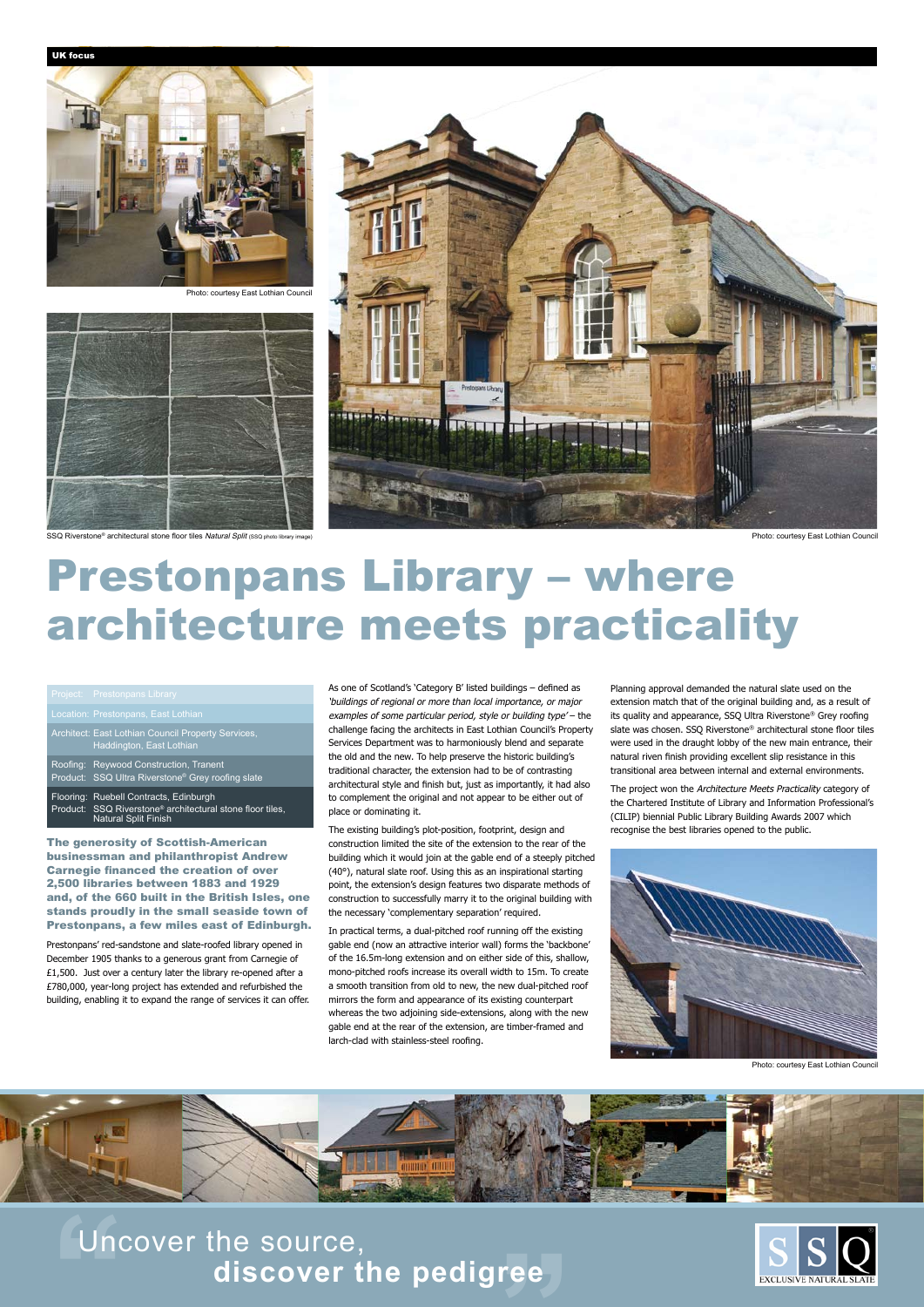Uncover the source,<br>discover the pedigree Uncover the source, **discover the pedigree**



## The Ideal Roofing Slate





|  | Project: The Classic Show House at the EDF Energy<br>Ideal Home Show, 2009   |
|--|------------------------------------------------------------------------------|
|  | Location: Earls Court, London                                                |
|  | Architect: Back to Front Exterior Design, Farnham                            |
|  | Roofing: C&O Roofing, Huntingdon                                             |
|  | Product: SSQ Ultra Riverstone <sup>®</sup> Grey roofing slate (400 x 250 mm) |

The Ideal Home Show has become enshrined in our design culture as a shop window for the latest domestic 'must haves'. So, being asked to supply the roofing slate for one of its two, inspirational show houses didn't need even a nanosecond's thought!

The world's largest and longest-running 'home interest' exhibition celebrated its 101st anniversary when it opened its doors at London's Earls Court Exhibition Centre earlier this year. Sponsored by EDF Energy, the show that launched the vacuum cleaner, the fridge and the microwave had a topical, no-nonsense, recession-driven theme of 'Don't move – improve!'.

As always, the show's legendary show houses dominated the exhibition; the full-size replicas providing a canvas on which to showcase ideas, deliver inspiration and create aspiration. Working to the show's theme, George and Yolande Hesse of Back to Front Exterior Design took 'a dull 1960's house lacking kerb appeal' and transformed it with an 'extreme makeover'. Based on a real house, two alternative schemes were presented to offer the widest range of ideas: the Classic Ideal Home and the Contemporary Ideal Home.

George Hesse was adamant about what he wanted on the roof of the classic home – it had to be natural roofing slate and nothing else would do! "I really dug my heels in on this subject!" said George. "Given what we were trying to achieve, I didn't feel that man-made 'slates' would be either appropriate or desirable." Having convinced the organisers, George called SSQ. "We've specified SSQ roofing slate on several occasions and I knew exactly what I wanted. Understandably, they didn't need any persuasion about whether they should have their flagship slate gracing the roof of a show house in the world's premier home show, and were delighted to supply the 4,500 slates we needed along with a contractor, C&O Roofing, to fit them!"

SSQ Ultra Riverstone® Grey roofing slate has become a popular choice of premium-quality roofing slate, its combination of quality, appearance, cost and availability making it ideal for both newbuild and restoration projects.

"The slates on the Classic Show House were one of its best aspects," George

concluded. "They looked gorgeous and really set the building off. I feel vindicated – it was definitely the right decision!"



Photo: courtesy Back to Front Exterior Design



Photo: courtesy Back to Front Exterior Design